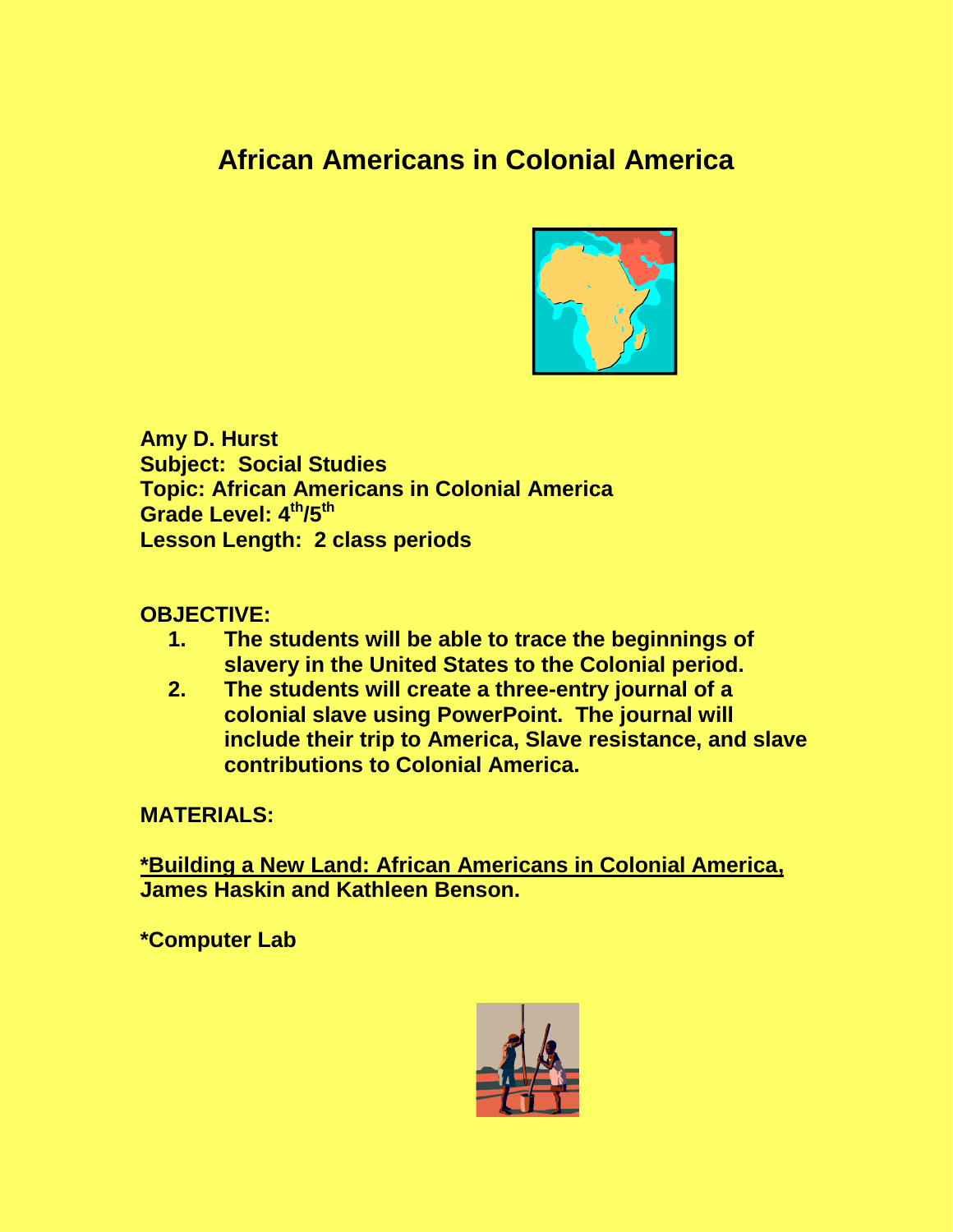**Procedures:**

**Day 1**

**Read and discuss pages 1-24 in the book, Building a New Land: African Americans in Colonial America. Use the following discussion questions.**

- **A. When did the first slaves arrive in America?**
- **B. What group of people did Columbus use as slaves? How did he treat them?**
- **C. Describe the life of the slaves and their duties in the various regions.**
- **D. Discuss "Antonio's" struggle to freedom.**

**Create an outline of notes about important facts from the reading. Write a journal entry written by a slave about coming to American and what was expected of them once they arrived.** 



**Day 2**

**Begin the lesson by reading Aunt Harriet's Underground Railroad in the Sky by Faith Ringgold This book is a great way to gain the students interest.**

**Read and discuss pages 25-34 in the book, Building a New Land: African Americans in Colonial America. Use the following discussion questions.**

- **A. How were the slaves from Africa transported to America during the rise of the southern plantations? What were their jobs and how were the slaves treated?**
- **B. Why and How did the slaves revolt?**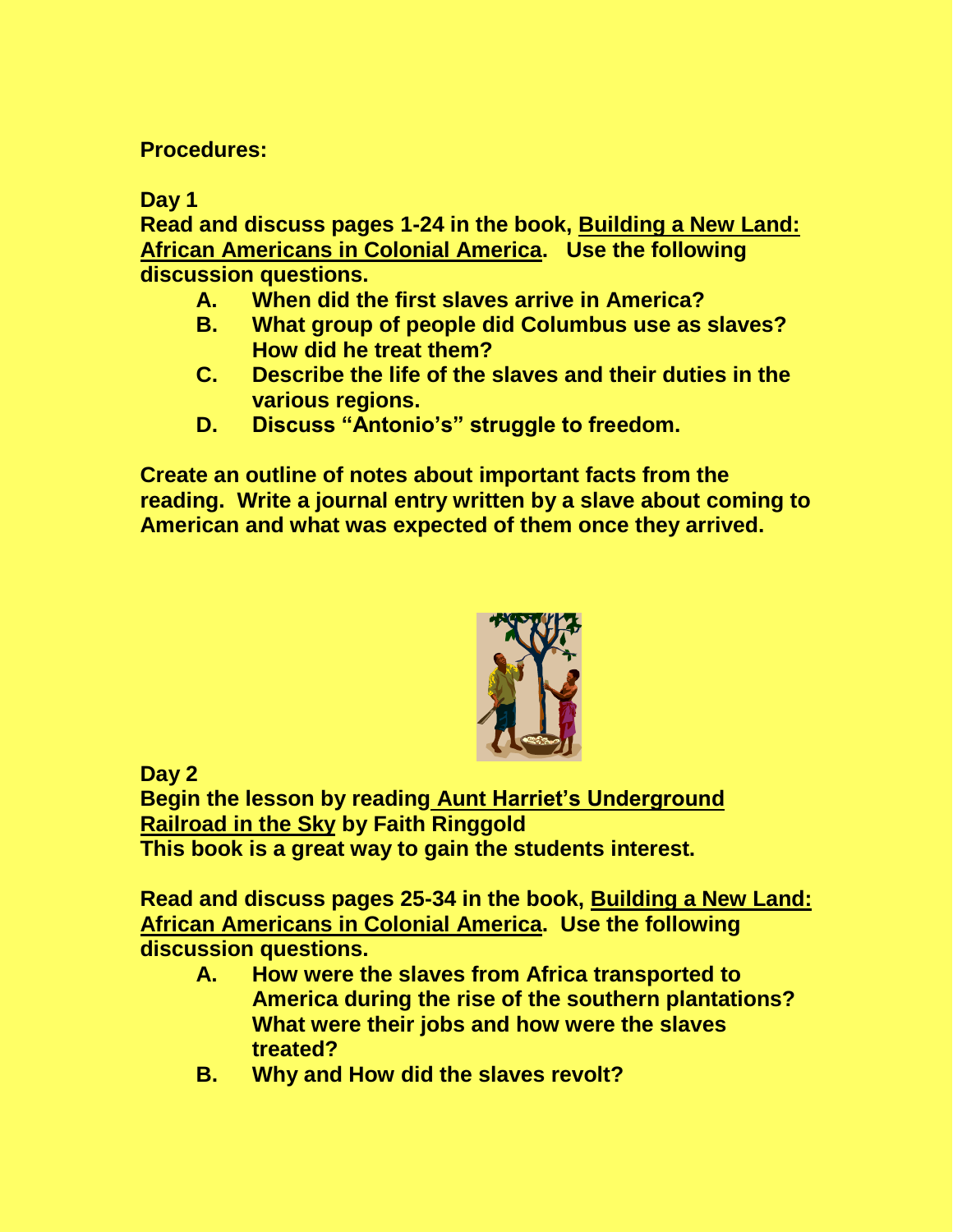**C. Name and discuss several African traditions that the slaves would maintain.**

**Create an outline of notes about important facts from the reading. Write a journal entry written by a slave about why the slaves would resist their owners.**



**Day 3**

**Read and discuss pages 35 – 41 in the book, Building a New Land: African Americans in Colonial America. Use the following discussion questions.**

- **A. How did African folklore influence the Americans?**
- **B. What type of medication did the Africans use?**
- **C. How did the Africans influence music in America?**
- **D. What were the roles of slaves in the French and Indian War as well the Revolutionary War?**

**Create the last journal entry written by a slave about contributions that they made or another slave to the colonial society.**

## **Day 4**

**Using the program PowerPoint, create an electronic journal using the entries written the three previous days. Use the rubric below to specify what is needed in their journal.**

# **RESOURCES:**

## **BOOKS**

**(These books need to be available for students to use as research during silent reading time. They are also excellent resources for classroom discussions. There are more books available on this topic.)**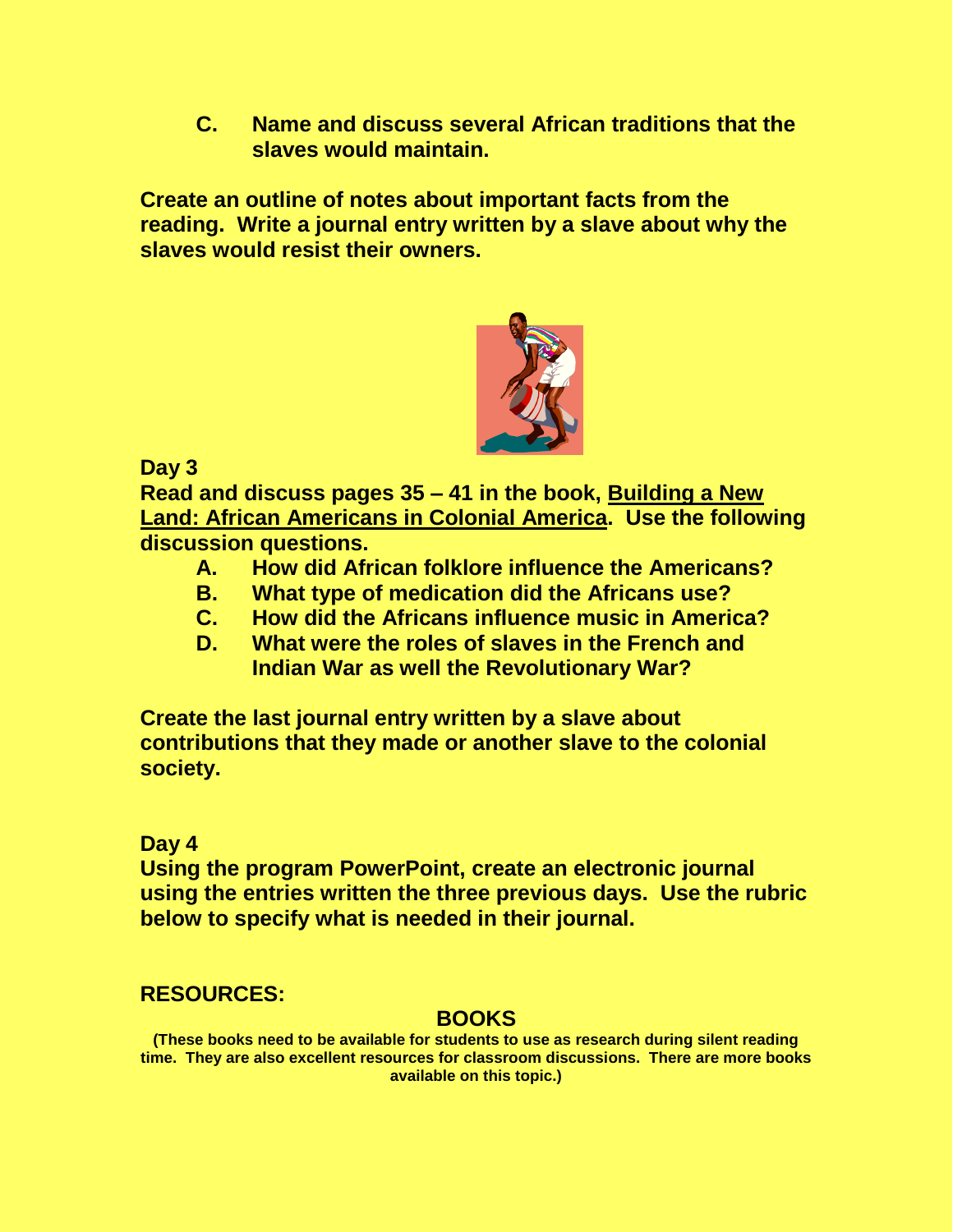**\* Aunt Harriet's Underground Railroad in the Sky, Faith Ringgold, 1999**

**\*Building a New Land: African Americans in Colonial America, James Haskin and Kathleen Benson.**

**\*Follow the Drinking Gourd, Jeanette Winter, 1988**

**\*From Slave Ship to Freedom Road, Julius Lester, 1998**

**\*Many Thousand Gone: African Americans from Slavery to Freedom, Virginia Hamilton, 1993**

**\*Pink and Say, Patricia Polacco, 1994**

**\*Under the Quilt of Night, Deborah Hopkinson, 2002**

#### **OTHER**

**His Promised Land, The Autobiography of John P. Parker, Former Slave and Conductor on the Underground Railroad, Edited by Stuart Seely Sprague.**

**Web quest from the National Underground Railroad Freedom Center: Endangered Traditions: South Carolina and the Gullah. [www.freedomcenter.org/freedomquests](http://www.freedomcenter.org/freedomquests) This is a great site for a resource for classroom discussions to take the lessons further for older students.**

#### **ASSESSMENT:**

**Participation during class Power Point Journal (see rubric)**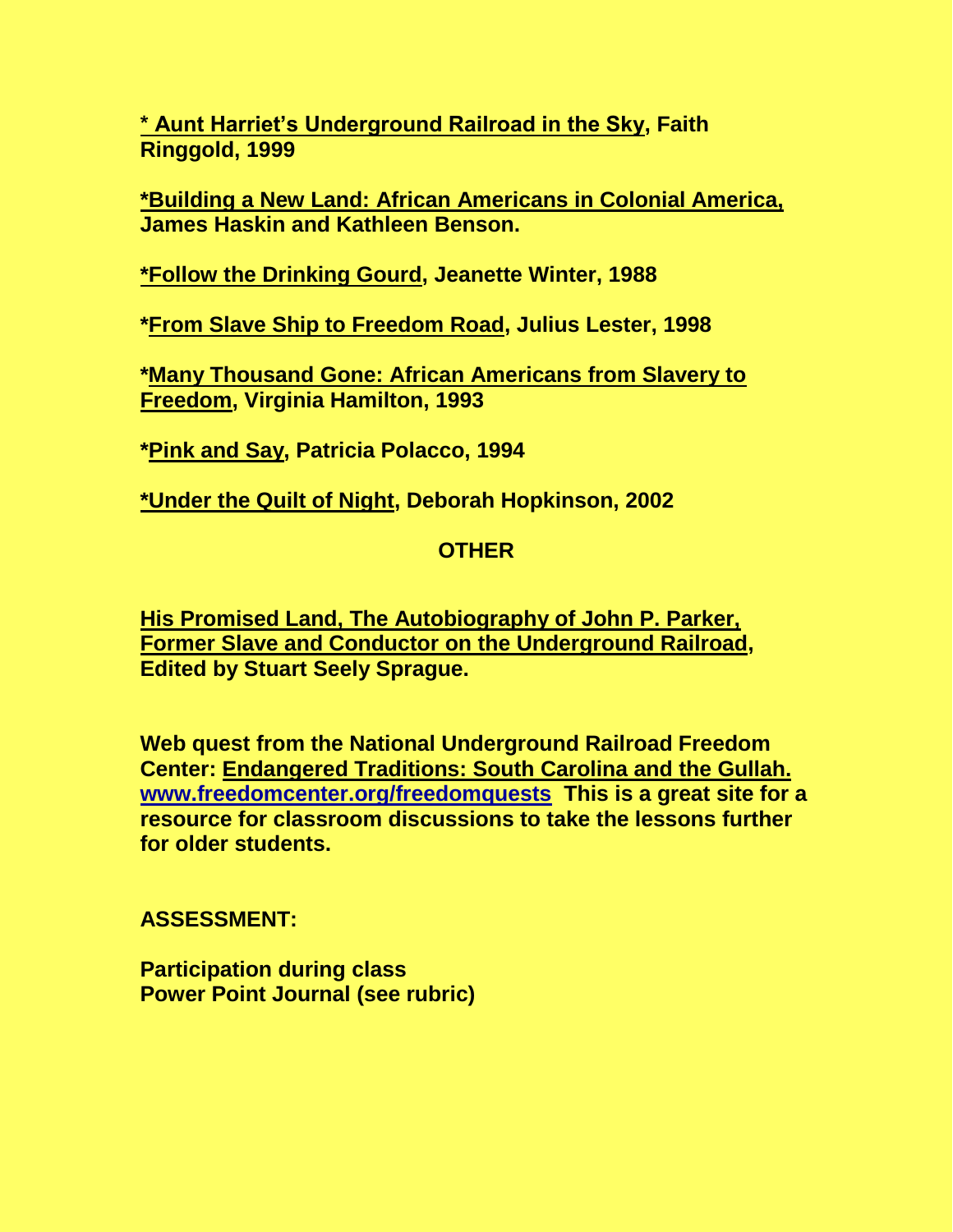#### **PowerPoint Appearance and Content : African Americans in Colonial America Journal**

Teacher Name: **Mrs. Hurst**

\_\_\_\_\_\_\_\_\_\_\_\_\_\_\_\_\_\_\_\_\_\_\_\_\_\_\_\_\_\_\_\_\_\_\_\_\_\_\_\_

Student Name:

| <b>CATEGORY</b>                                                | <b>Excellent</b>                                                                                                                                                         | Good                                                                                                                                                                                                         | <b>Satisfactory</b>                                                                                                                                   | <b>Needs</b><br><b>Improvement</b>                                                                                     |
|----------------------------------------------------------------|--------------------------------------------------------------------------------------------------------------------------------------------------------------------------|--------------------------------------------------------------------------------------------------------------------------------------------------------------------------------------------------------------|-------------------------------------------------------------------------------------------------------------------------------------------------------|------------------------------------------------------------------------------------------------------------------------|
| <b>Background</b>                                              | <b>Background does not</b><br>detract from text or<br>other graphics. Choice<br>of background is<br>consistent from card to<br>card and is appropriate<br>for the topic. | <b>Background does not</b><br>detract from text or<br>other graphics. Choice<br>of background is<br>consistent from card to<br>card.                                                                         | <b>Background does not</b><br>detract from text or<br>other graphics.                                                                                 | <b>Background makes it</b><br>difficult to see text or<br>competes with other<br>graphics on the page.                 |
| <b>Text - Font</b><br><b>Choice &amp;</b><br><b>Formatting</b> | Font formats (e.g.,<br>color, bold, italic) have<br>been carefully planned<br>to enhance readability<br>and content.                                                     | <b>Font formats have</b><br>been carefully planned<br>to enhance readability.                                                                                                                                | Font formatting has<br>been carefully planned<br>to complement the<br>content. It may be a<br>little hard to read.                                    | Font formatting makes<br>it very difficult to read<br>the material.                                                    |
| <b>Content -</b><br><b>Accuracy</b>                            | All content throughout<br>the presentation is<br>accurate. There are no<br>factual errors, Included<br>all 3 entries and title<br>page.                                  | Most of the content is<br>accurate but there is<br>one piece of<br>information that might<br>be inaccurate.<br>Included all 3 entries<br>and title page.                                                     | The content is<br>generally accurate, but<br>one piece of<br>information is clearly<br>flawed or inaccurate.<br>Included 2 entries and<br>title page. | Content is typically<br>confusing or contains<br>more than one factual<br>error. Included one<br>entry and title page. |
| <b>Spelling and</b><br><b>Grammar</b>                          | <b>Presentation has no</b><br>misspellings or<br>grammatical errors.                                                                                                     | <b>Presentation has 1-2</b><br>misspellings, but no<br>grammatical errors.                                                                                                                                   | <b>Presentation has 1-2</b><br>grammatical errors but<br>no misspellings.                                                                             | <b>Presentation has more</b><br>than 2 grammatical<br>and/or spelling errors.                                          |
| <b>Use of Graphics</b>                                         | All graphics are<br>attractive (size and<br>colors) and support the<br>theme/content of the<br>presentation.                                                             | A few graphics are not<br>attractive but all<br>support the<br>theme/content of the<br>presentation.                                                                                                         | All graphics are<br>attractive but a few do<br>not seem to support<br>the theme/content of<br>the presentation.                                       | Several graphics are<br>unattractive AND<br>detract from the<br>content of the<br>presentation.                        |
| <b>Sounds -planning</b>                                        | Careful planning has<br>gone into sounds. All<br>sounds improve the<br>content or "feel" of the<br>presentation.                                                         | Some planning has<br>gone into sounds.<br>Most enhance the<br>content or "feel" of the<br>presentation, but 1-2<br>seem to be added for<br>no real reason. None<br>detract from the overall<br>presentation. | Sounds that are<br>chosen are appropriate<br>for the topic, but some<br>detract from the overall<br>presentation.                                     | Sounds are not<br>appropriate for the<br>presentation.                                                                 |